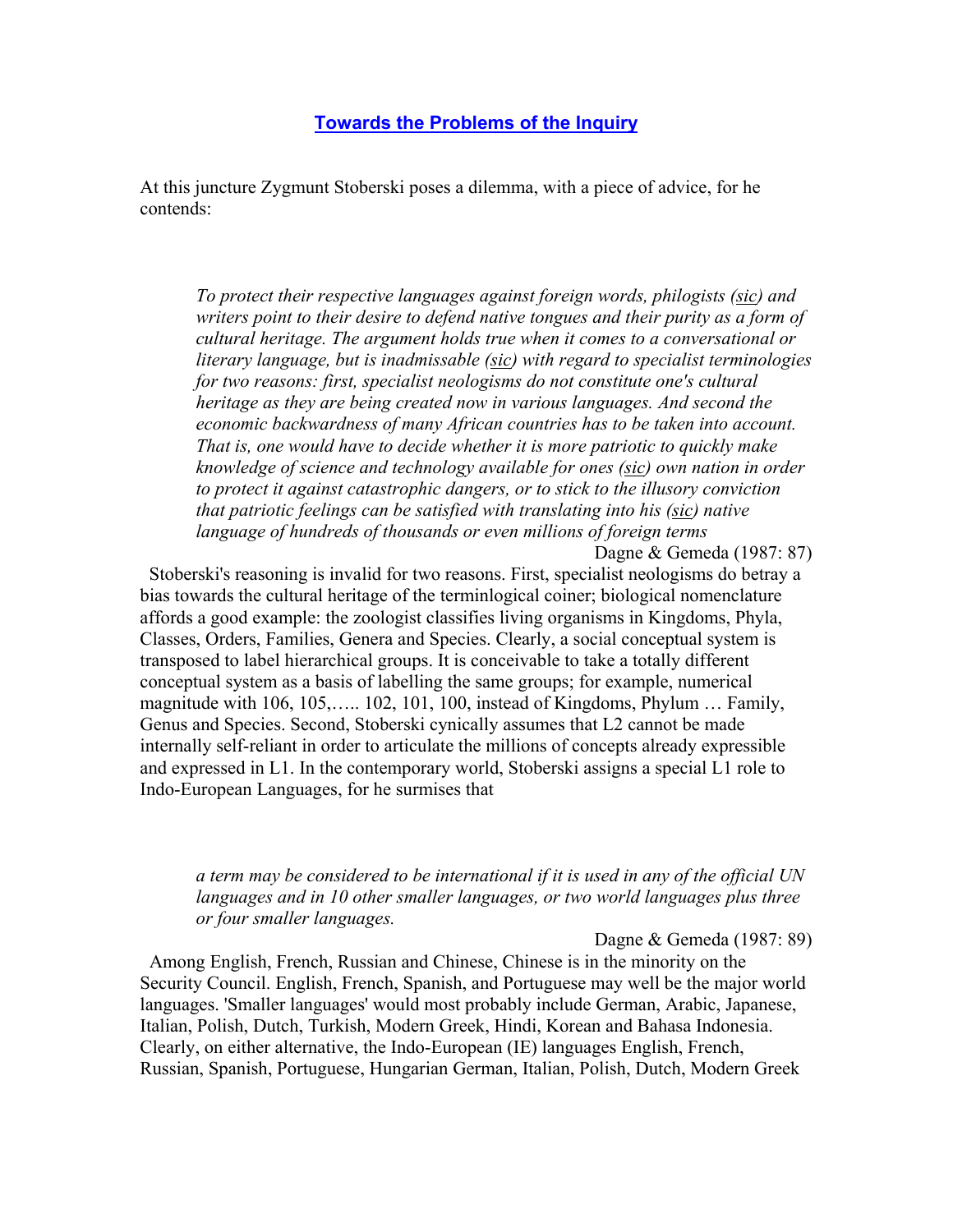and Hindi would tip the balance with regard to terminological internationality. If it should be true that

*...it is virtually impossible to form millions of new terms from native morphemes whose resources are not that rich, but also (that) this tendency erects barriers which hamper the swift flow of scientific and techinical information.*

Dagne & Gemeda (1987: 88) then terminological modernisers who speak non-IE languages could be overawed into terminological submission to IE speakers. That this state-of-affairs need not materialize is dimly corroborated by the Chinese experience, for Forrest establishes:

*The real difficulties were met with when the Chinese began not merely to adopt the superficial products of European science, but that science itself. Distinctions fine enough for the practical purposes of everyday life had to be refined far beyond that point, and in many cases as in the distinctions of chemical elements, the differences were too subtle to be expressed by compounds of manageable length. In this difficulty Chinese was, of course, not alone; European languages are reduced to using Latin, or artificial Latin, constructions for the exact definition of natural species, and the names of many chemical elements are hardly more parts of the languages which employ them than the biological names. But it must be allowed that the embarrassment was greater in Chinese than in polysyllabic languages which found no difficulty, in assimilating such words as 'iridium', or 'zoophyte'. In the realm of chemistry Chinese has to a large extent met the problem by the coinage of new words.*

Forest (1973: 257)

The immediate inference from all this is that the monosyllabic nature of Chinese has ensured its elaboration without mere assimilation of IE terms. Unlike Stoberski, Ohly recommends:

*Accommodate a foreign term only as the last resort, i.e. when you have exhausted all possibilities to coin an equivalent.*

Ohly (1987: 243)

 In a nutshell, Stoberski poses us a pseudo-dilemma. Neither in Picht & Draskau (1985) nor in Dagne & Gemeda (1987) do we discern a clear objective of setting up a general conceptual taxonomy for the terminologist or terminological elaborator. Admittedly, Picht & Draskau do advocate the construction of systems of concepts but in special subject fields or disciplines like physics. They regard a system of concepts as "an indispensable aid in the elaboration of a terminology" (for it ensures):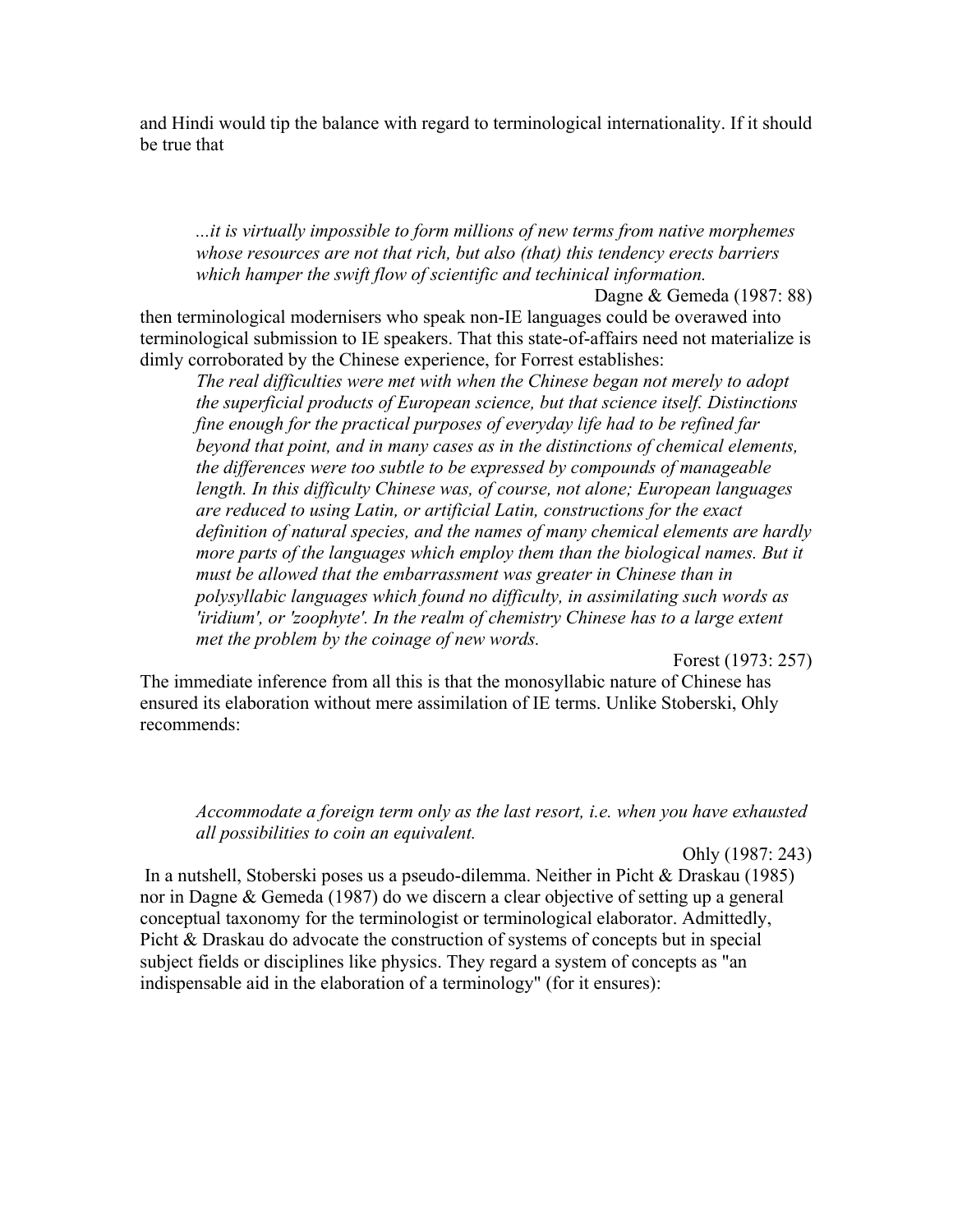*(a) the reconnaissance of the structure of the inventory of concepts of a subject field as a preliminary to a systematic elaboratioon*

 *(b) the recognition of the exhaustiveness of an inventory of concepts*

 *(c) the comprehension of the relationship between concepts which may be important for the formation of terms*

 *(d) the recognition of the degree of congruence between the systems of concepts of different languages; this in turn is indispensable for the recognition of equivalence*

 *(e) the representation in a systematically organized dictionary of the results of terminology work…"*

Picht & Draskau (1985: 92)

 A general conceptual taxonomy along lines similar to those of thesaurus compilers like Ballmer & Brennenstuhl (1986) would be of advantage to the terminologist.

The researcher sees his problem as residing in four factors:

- (a) lack of a general conceptual taxonomy
- (b) *ad hoc* approaches to terminological elaborateness
- (c) lack of a well-formulated theory of terminology
- (d) long-term terminological elaborateness

The problem may be stated as follows:

(a) What is the general logical structure of the mode of thinking of a terminologist or a terminological elaborator

- (b) How can the lexicon of Luganda be extended such that
	- (i) the lexical extension is PEGITOSCA optimised and
	- (ii) the time interval up to terminological elaborateness is minimised?

The problem to be tackled in this study is justifiable on two fronts: an ideological one and an academic one. Two contemporary African thinkers have provided the ideological stimulus for the problem. In a seminal paper "Failure in the Obligatory Use of a Policy of Linguistic Independence" Kahombo Mateene writes:

*It is said that African languages are [terminologically] underdeveloped, and it is true; it is also true that they are developable. But what has been done to develop them? Almost nothing. It depends upon our free will to develop and enrich our*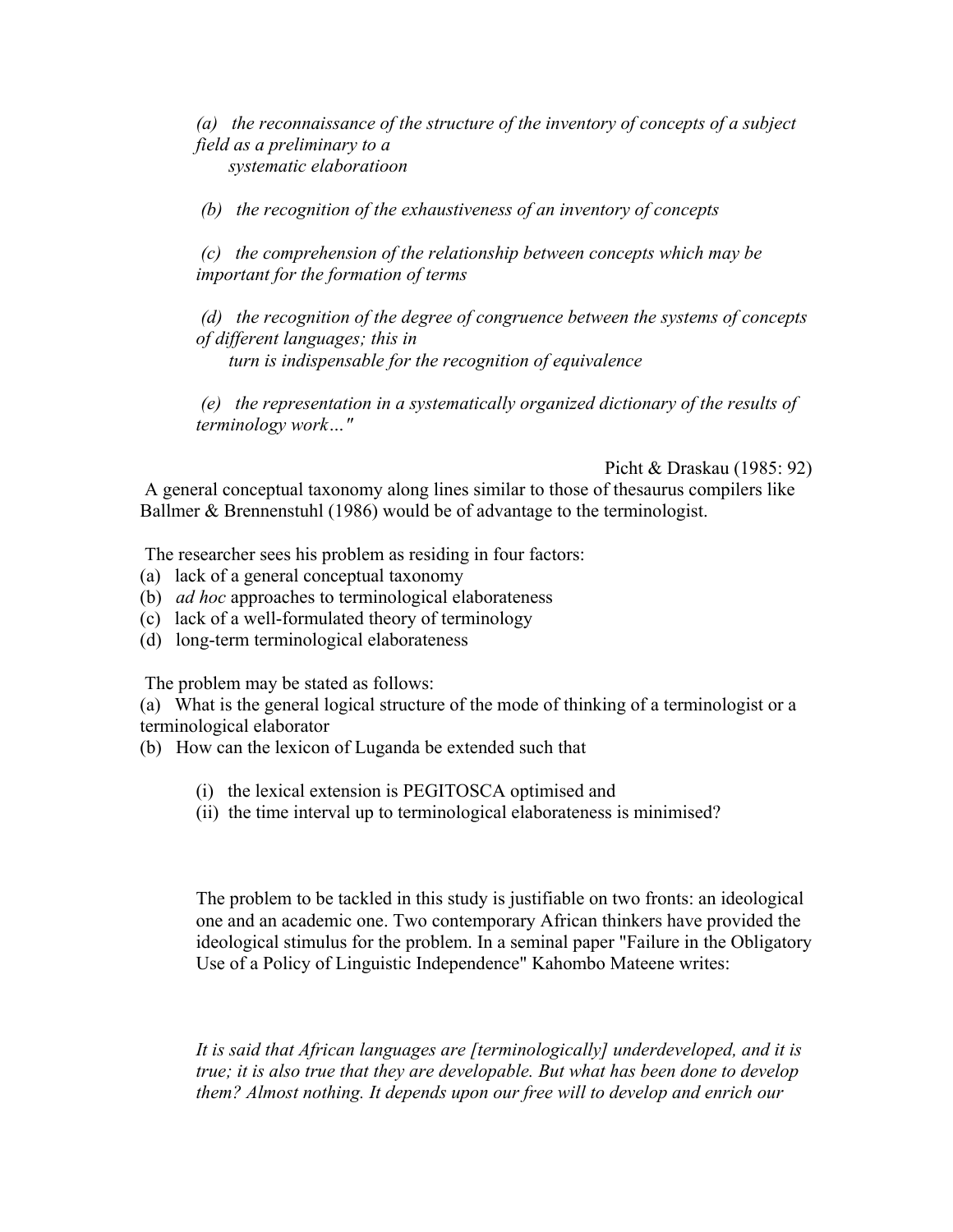*languages by means of translation. Instead of dropping our languages in favour of European languages in the vain hope of making up for our scientific and economic lateness, we should make science and world technology assimilated into our languages of origin. Our African languages also must and can assimilate science and adapt themselves to modern life as Japanese and Chinese have done. The West has not yet completely assimilated us, our languages have the possibility of assimilating science, which is the pride of Europe.*

OAU/BIL (1973-80: 25-26) Although he gained access to University-level linguistics in French and English, Kahombo Mateene would like to see future generations of Africans assimilating science and technology in African languages among which one would possibly and probably find his Lingala. The fundamental role of the language of origin in scientific and technological progress is also well recognised by Dani W. Nabudere who, in a review of Bernal 1987, urges that

*African children must be made aware of what we have achieved as the world's first civilisation to regain our self-respect and dignity, and to retrieve our culture from destruction from the machinery of "European progress". This does not mean turning our backs on modern developments. It means that modern development has to be reshaped to accord with the African self-image based on his own heritage. Any notion of "progress" or "modernisation" that does not start from a people's culture is tantamount to genocide. Japan has shown that it is possible to develop one's potentiality on the basis of one's culture.*

SAPEM July 1991: 44-49

On the academic front, the study is motivated by the desire to contribute to:

a) the theory of terminological elaboration in general,

b) the theory of terminological elaboration of a Bantu language,

c) the terminological elaboration of Luganda,

 d) the movement ofAmharic, Kinyarwanda, Kiswahili, Hausa, Wolof and of all other African languages whose

 terminological elaboration is being supported and promoted by the states in which they are spoken.

 The first component of the research problem will be tackled by advancing a theory of scientific terminology based on a general taxonomy of scientific concepts and the PEGITOSCA Criterion. The second part of the problem will be solved by applying the theory to Luganda. A solution to the second part of the problem posed will be confirmed or refuted in conjunction with the following six assumptions which the reader will be urged to entertain for the sake of argument:

 a) A society that uses a foreign language as its main medium of scientificotechnological education can hardly advance

scientifico-technologically.